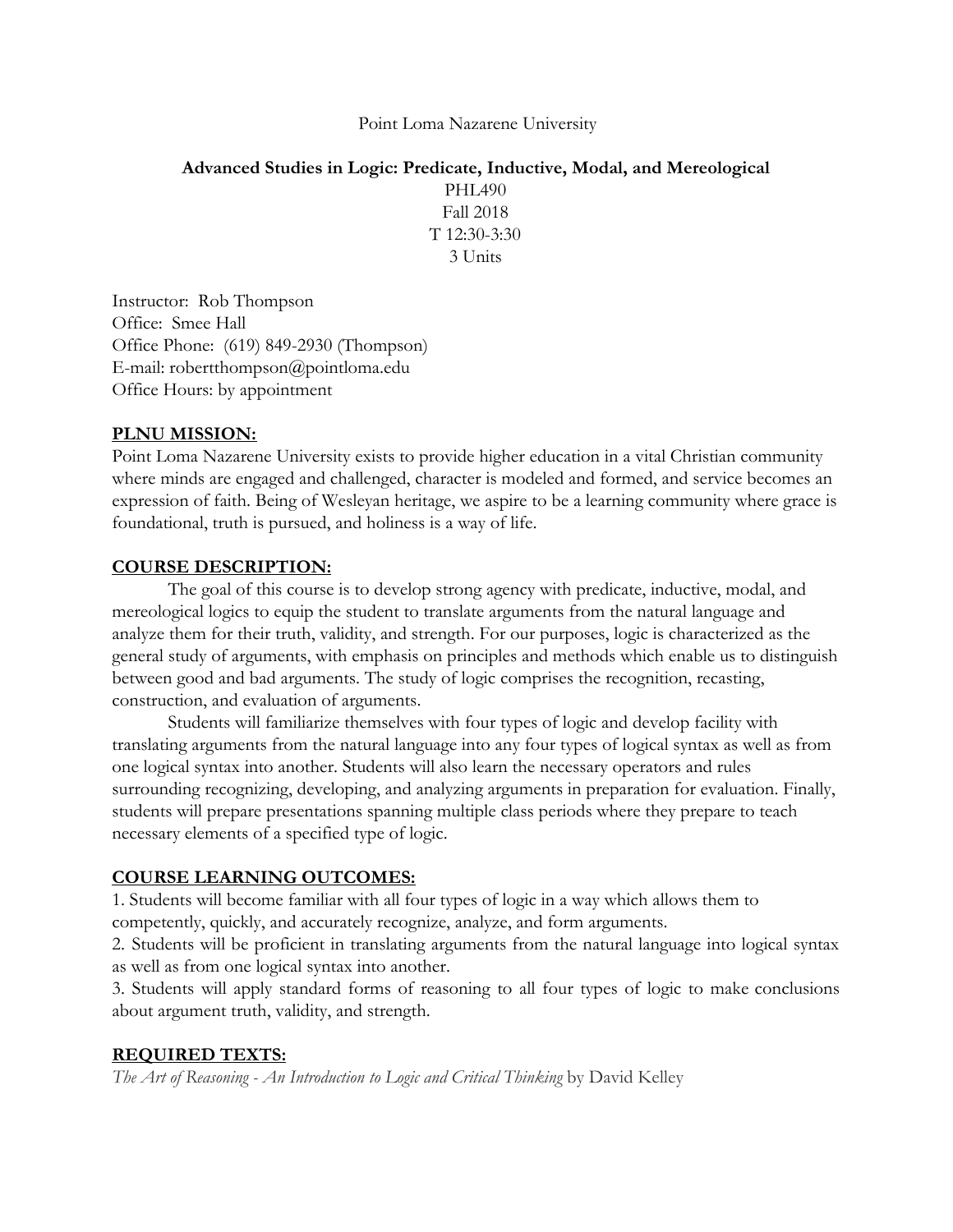# **COURSE REQUIREMENTS AND GRADING:**

10% Readings: Read all assigned material before the start of each session.

25% Homework: Complete all assigned homework before the start of each session.

15% Exam 1: Exam on Predicate Logic (Ch. 10 & 11)

15% Exam 2: Exam on chapters 12-16

35% Presentations: Daily Presentations and final presentations.

## **ACADEMIC ACCOMMODATIONS:**

Please see us in order to discuss any accommodations you may need. All students are expected to meet the minimum standards for this course as set forth by the instructor. Students with learning disabilities who may need accommodations should first discuss options and services with the Academic Support Center (ASC) during the first two weeks of the semester. Approved documentation must be provided by the student and placed on file in the ASC prior to the beginning of the semester. If you have a diagnosed disability, please contact PLNU's Disability Resource Center (DRC) within the first two weeks of class to demonstrate need and to register for accommodation by phone at 619-849-2486 or by e-mail at DRC@pointloma.edu. See [Disability](http://www.pointloma.edu/experience/offices/administrative-offices/academic-advising-office/disability-resource-center) [Resource Center](http://www.pointloma.edu/experience/offices/administrative-offices/academic-advising-office/disability-resource-center) for additional information.

## **INCLUSIVE LANGUAGE**:

The School of Theology and Christian Ministry is committed to the equality of women and men. Recognizing that people often use language in ways that imply the exclusion or inferiority of women, the School strongly urges students to join faculty and staff in avoiding any sexist language in public discourse, in classroom discussions and in writing.

## **PLNU COPYRIGHT POLICY:**

Point Loma Nazarene University, as a non-profit educational institution, is entitled by law to use materials protected by the US Copyright Act for classroom education. Any use of those materials outside the class may violate the law.

## **PLNU ACADEMIC HONESTY POLICY:**

Students should demonstrate academic honesty by doing original work and by giving appropriate credit to the ideas of others. Academic dishonesty is the act of presenting information, ideas, and/or concepts as one's own when in reality they are the results of another person's creativity and effort. A faculty member who believes a situation involving academic dishonesty has been detected may assign a failing grade for that assignment or examination, or, depending on the seriousness of the offense, for the course. Faculty should follow and students may appeal using the procedure in the univ[e](http://catalog.pointloma.edu/content.php?catoid=18&navoid=1278)rsity Catalog. See [Academic Policies](http://catalog.pointloma.edu/content.php?catoid=18&navoid=1278) for definitions of kinds of academic dishonesty and for further policy information.

## **PLNU ATTENDANCE AND PARTICIPATION POLICY:**

Regular and punctual attendance at all classes is considered essential to optimum academic achievement. If the student is absent from more than 10 percent of class meetings, the faculty member can file a written report which may result in de-enrollment. If the absences exceed 20 percent, the student may be de-enrolled without notice until the university drop date or, after that